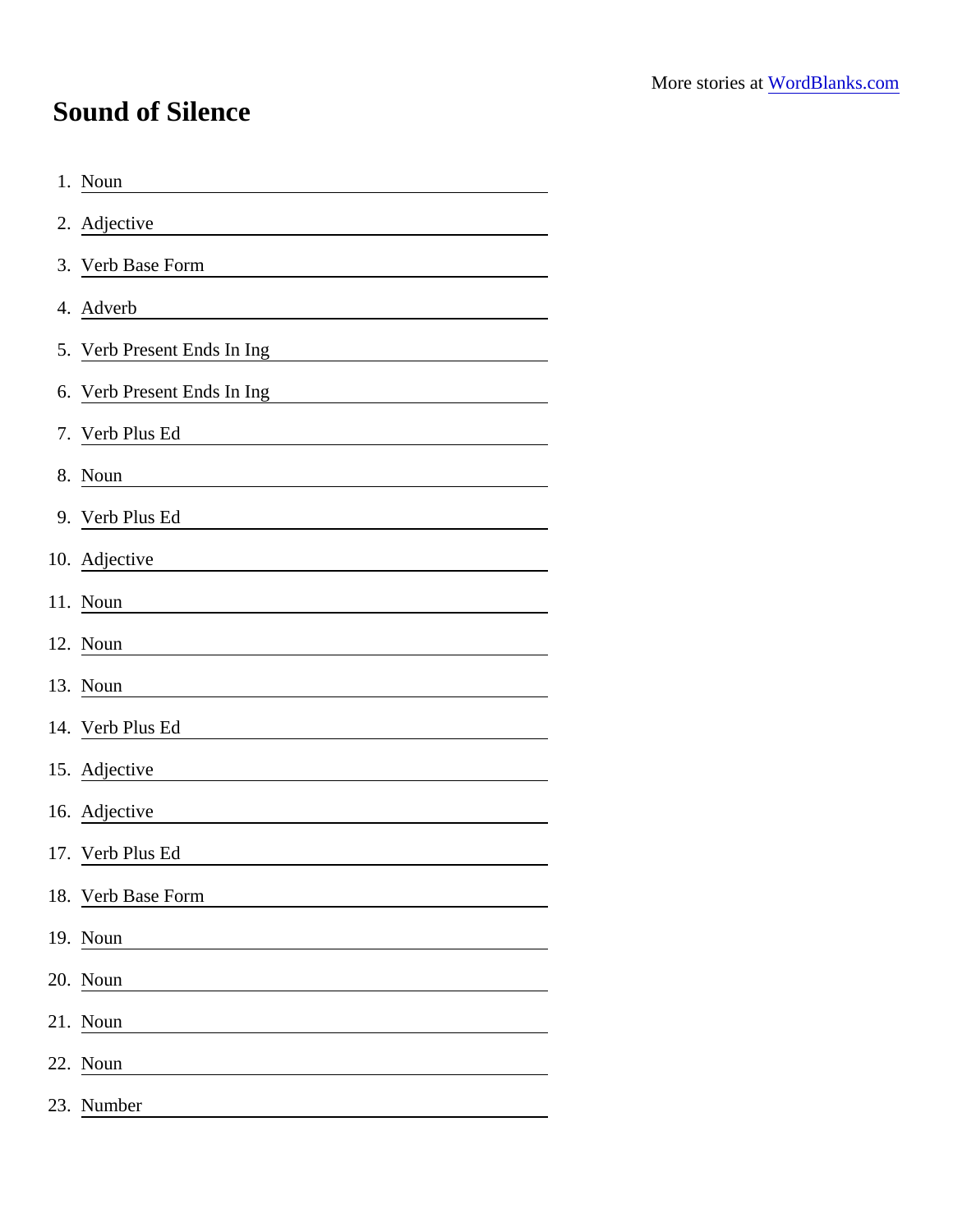|     | 24. Verb Present Ends In Ing                                                                                                                          |
|-----|-------------------------------------------------------------------------------------------------------------------------------------------------------|
|     | 25. Verb Present Ends In Ing                                                                                                                          |
|     | 26. Verb Present Ends In Ing                                                                                                                          |
|     | 27. Verb Present Ends In Ing                                                                                                                          |
|     | 28. Verb Present Ends In Ing                                                                                                                          |
|     | 29. Noun Plural<br><u> 1980 - Andrea Andrew Maria (h. 1980).</u>                                                                                      |
|     | 30. Verb Plus Ed                                                                                                                                      |
|     | 31. Verb Base Form                                                                                                                                    |
|     | 32. Noun                                                                                                                                              |
|     | 33. Verb Base Form                                                                                                                                    |
|     | 34. Noun                                                                                                                                              |
|     | 35. Verb Base Form                                                                                                                                    |
|     | 36. Noun                                                                                                                                              |
|     | 37. Noun<br><u> 1989 - Johann Harry Harry Harry Harry Harry Harry Harry Harry Harry Harry Harry Harry Harry Harry Harry Harry</u>                     |
|     | 38. Verb Plus Ed                                                                                                                                      |
|     | 39. Verb Plus Ed                                                                                                                                      |
|     | 40. Verb Plus Ed                                                                                                                                      |
|     | 41. Proper Noun                                                                                                                                       |
|     | 42. Verb Plus Ed                                                                                                                                      |
|     | 43. Verb Present Ends In Ing<br><u> 1989 - John Stein, mars and de Branch and de Branch and de Branch and de Branch and de Branch and de Branch a</u> |
|     | 44. Verb Present Ends In Ing                                                                                                                          |
|     | 45. Noun                                                                                                                                              |
|     | 46. Noun                                                                                                                                              |
|     | 47. Proper Noun Plural                                                                                                                                |
| 48. | Noun                                                                                                                                                  |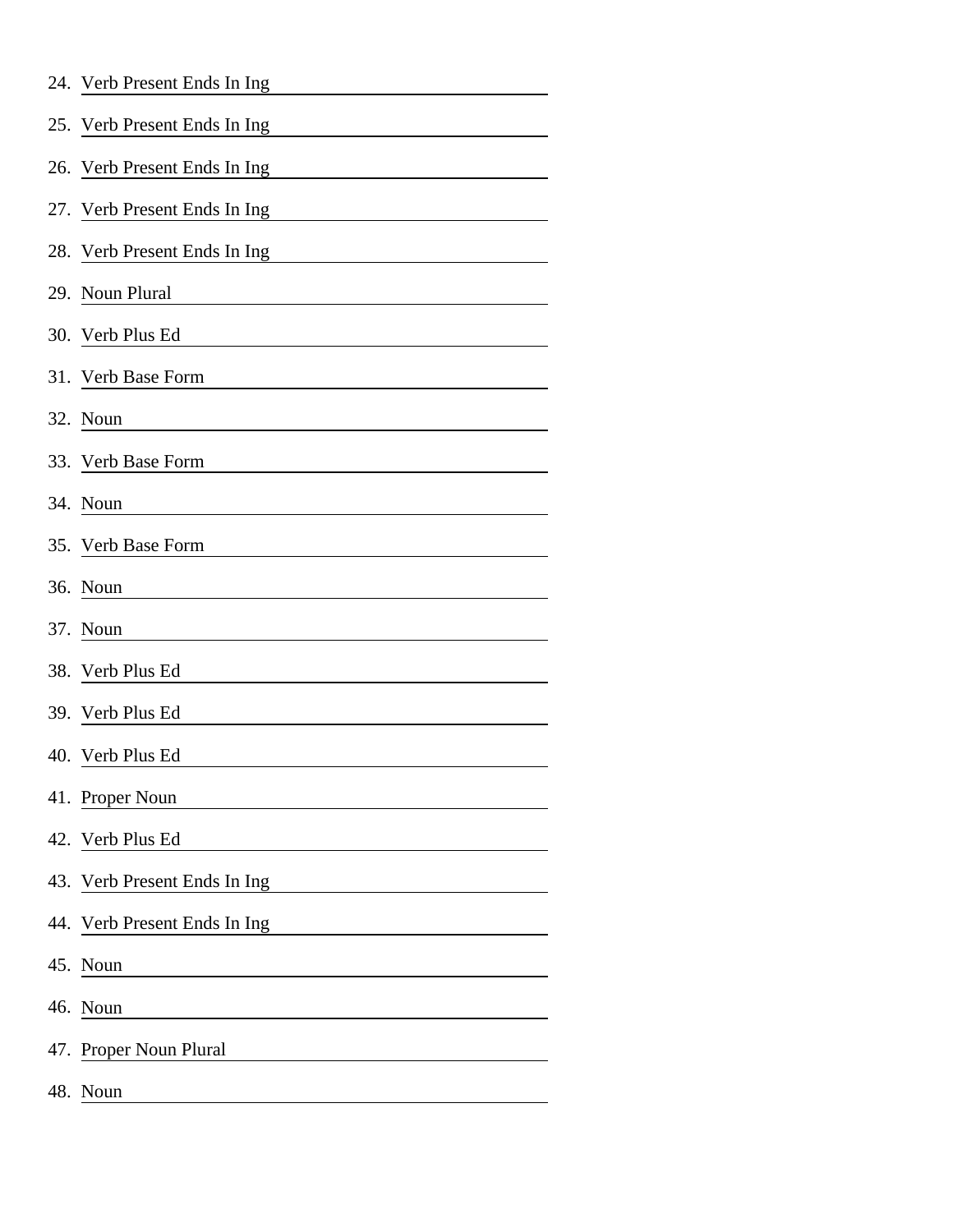49. Noun

## 50. Verb Plus Ed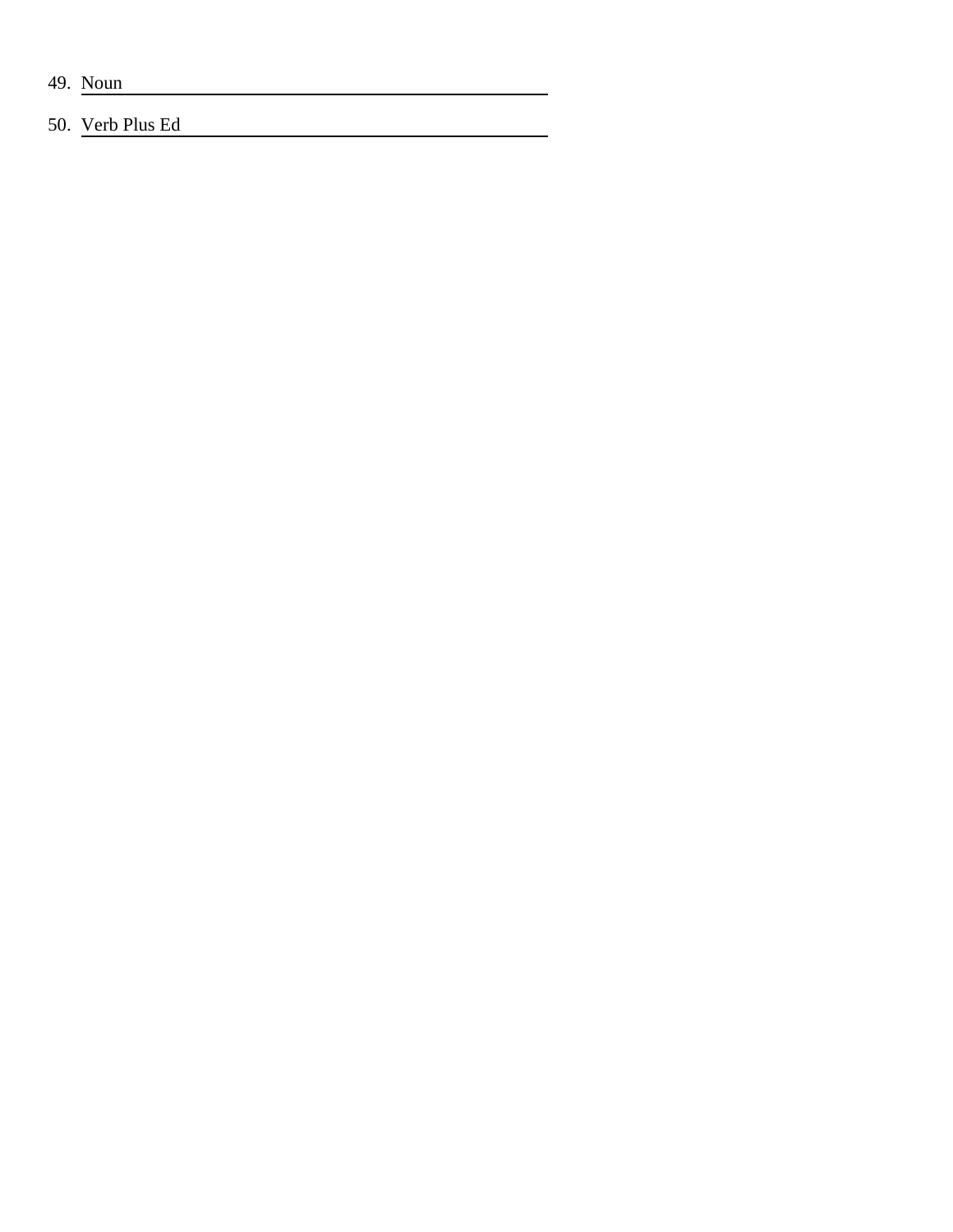## **Sound of Silence**

| Hello Noun my Adjective friend                             |
|------------------------------------------------------------|
| I've come to verb Base Form with you again                 |
| <b>Because a vision</b> Adverb Verb Present ends in ING    |
| Left its seeds while I was <u>verb Present ends in ING</u> |
| And the vision that was verb plus ED in my brain           |
| Still remains within the Noun of silence                   |
|                                                            |
| In restless dreams I verb plus ED alone                    |
| Adjective Moun of cobblestone                              |
| <b>'Neath the halo of a</b> $\frac{Noun}{Noun}$ Noun       |
| I Verb plus ED my collar to the Adjective and Adjective    |
| When my eyes were <u>verb plus ED</u>                      |
| By the verb Base Form of a neon Noun                       |
| That split the Noun                                        |
| And touched the <u>soun</u> of silence                     |
|                                                            |
| And in the naked Noun I saw                                |
| Number people, maybe more                                  |

People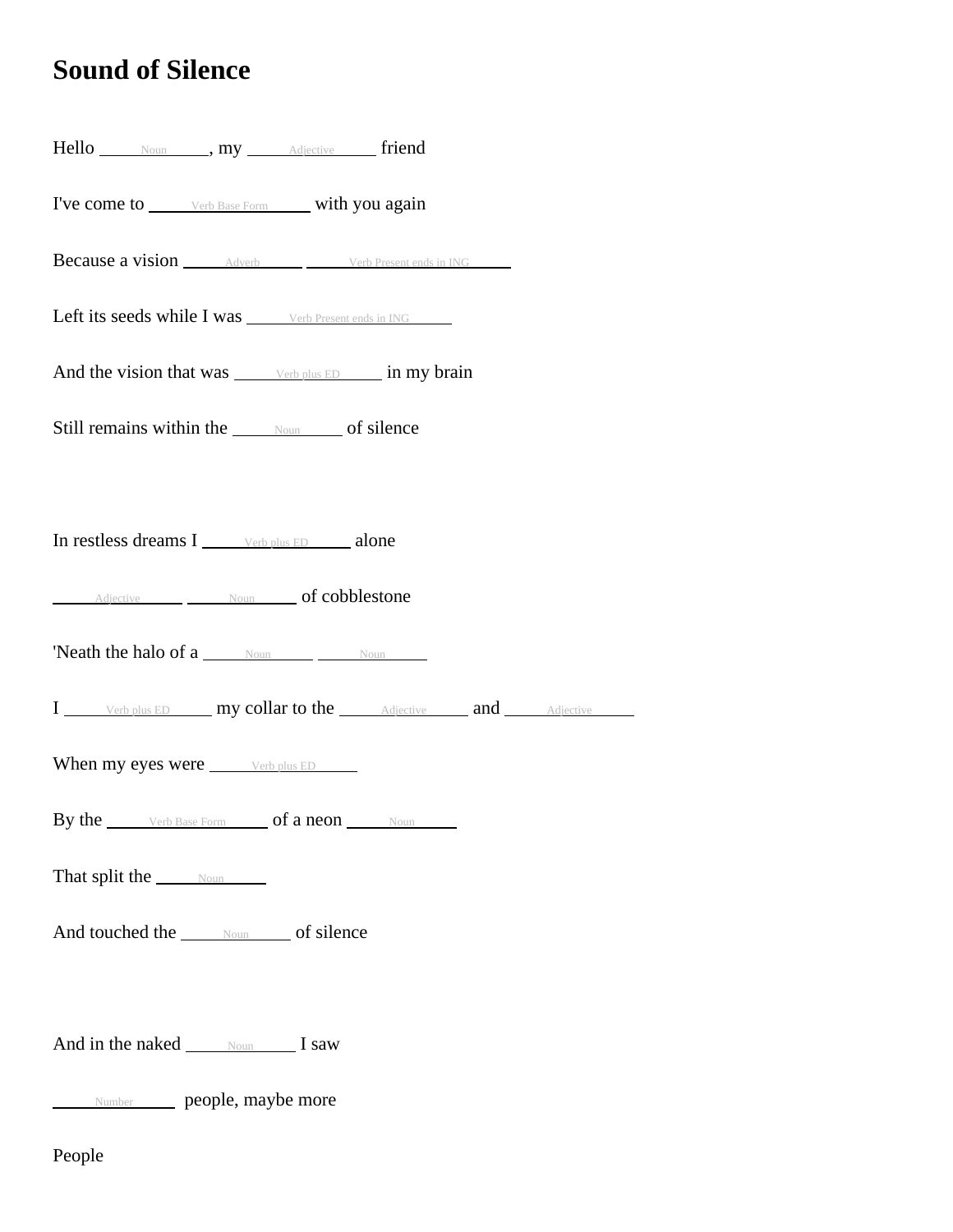| Verb Present ends in ING <b>Without</b> Verb Present ends in ING                                            |
|-------------------------------------------------------------------------------------------------------------|
| <b>People</b> Verb Present ends in ING <b>Without</b> Verb Present ends in ING                              |
| <b>People</b> <u>verb Present ends in ING</u> songs                                                         |
| That Noun Plural never share                                                                                |
| And no one <u>verb plus ED</u>                                                                              |
| Verb Base Form <b>the sound of silence</b>                                                                  |
|                                                                                                             |
| Fools said I, you do not know                                                                               |
| Silence like a <u>wounded</u> grows                                                                         |
| Verb Base Form <b>my</b> Noun <b> that I might teach you</b>                                                |
| Verb Base Form <b>my</b> Noun <b>th Contains 1 might reach to you</b>                                       |
| But my Noun like silent raindrops fell                                                                      |
| And verb plus ED in the wells of silence                                                                    |
|                                                                                                             |
| And the people verb plus ED and verb plus ED verb plus ED                                                   |
| To the neon <b>Front Noun</b> they made                                                                     |
| And the sign _______ Verb plus ED ______ out its _______ Verb Present ends in ING                           |
| In the words that it was $\frac{\qquad \qquad \text{Verb Present ends in ING}}{\qquad \qquad \text{Note:}}$ |